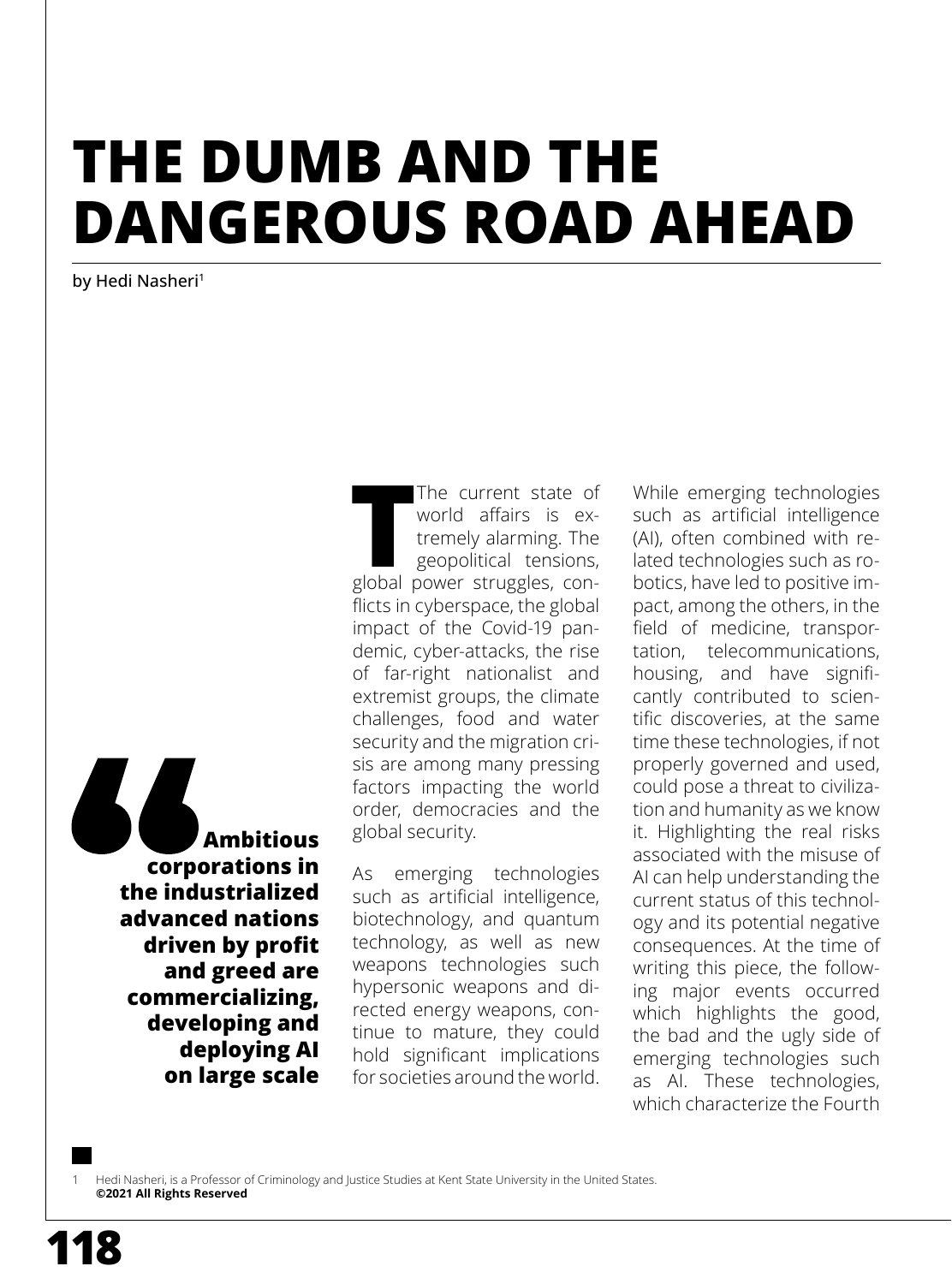



Industrial Revolution and are driving profound changes in society and the economy need safeguard mechanisms.

The first 3D housing community was completed and operational in Mexico. This is a housing development that can withstand climate challenges such as earthquakes and harsh weather. At the same time, we learned that Facebook is unintentionally spreading misinformation through the company's algorithms. Given the current geopolitical environment it is not surprising that AI poses profound changes to society. This emerging technology requires constant safeguard at every level and ongoing accountability to prevent its misuse. Although there is an enormous and growing number of policy initiatives to try to keep the potential for harm in check, such measures may be insufficient. Some researchers point out that the tech sector have been naïve about the technology they champion, how it will actually be used and what consequences their technological innovations will have.

Some of the problems this article highlights exist with or without AI, but new technological advances such as AI have the potential to magnify them at a level we cannot predict. This is why is so crucial to develop normative frameworks in order to make sure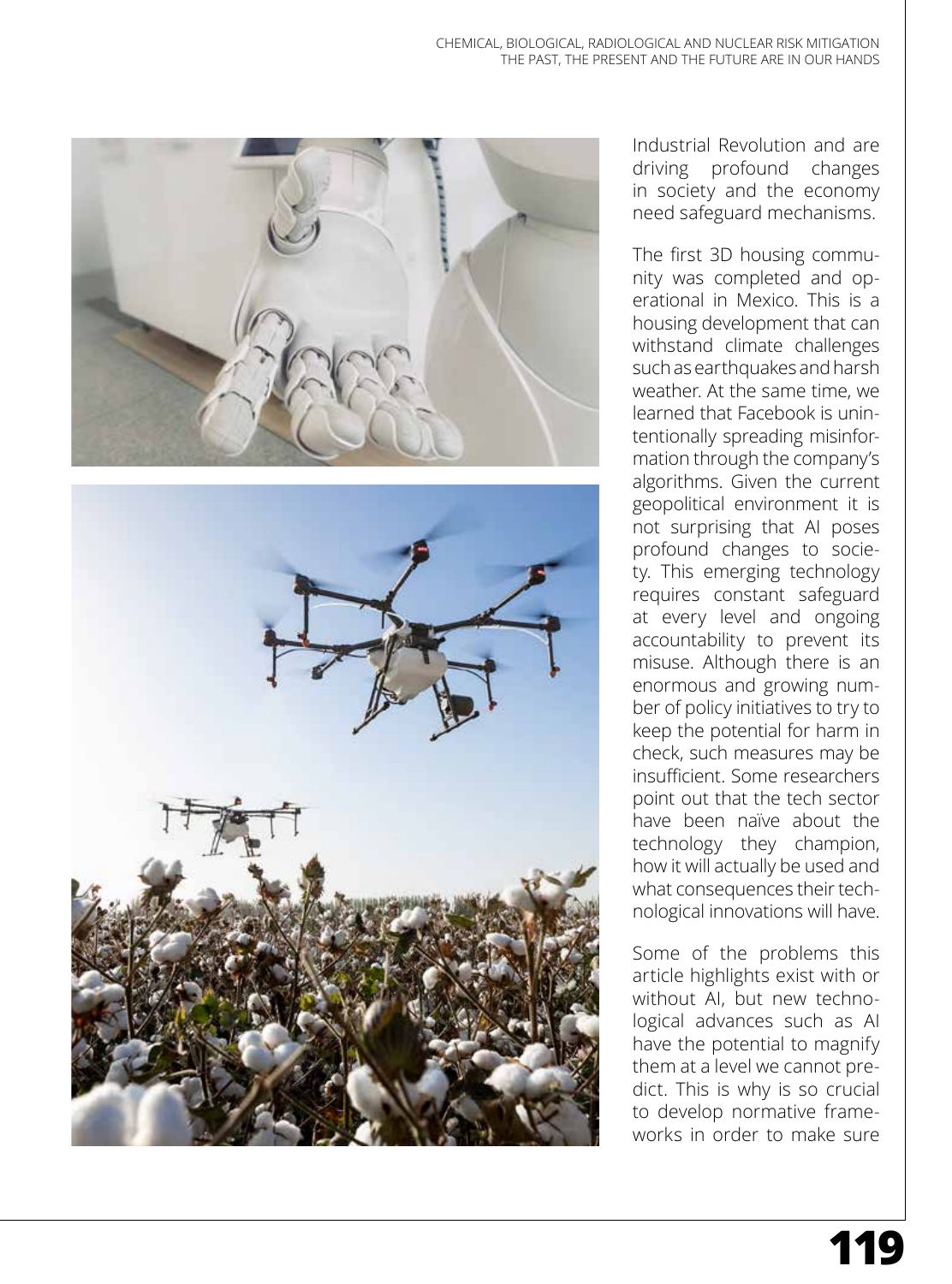that developments in this field respond to the principles of lawfulness, social acceptance, trustworthiness, responsibility and ethics.

#### **The race to develop, commercialize and distribute**

Ambitious corporations in the industrialized advanced nations driven by profit and greed are commercializing, developing and deploying AI on large scale. The distribution and production of robots for a wide range of use, such as autonomous weapon systems, pizza delivery drones, driverless delivery trucks, sex robots, recreational pets, cleaning robots, security application, competitive racing, photography, facial recognition software and surveillance technology are advertised and sold. AI has received considerable attention globally as a tool that can process vast quantities of data, discover patterns and correlations in the data unseen to the human eye. It is capable of enhancing effectiveness and efficiency in the analysis of complex information.

Humanitarian, recreational, military, and commercial applications of robots are truly global in nature. In light of this accelerated distribution and production, there is a growing interest amongst law enforcement and counter-terrorism agencies around the world in exploring AI technology. It is likely that the growth of these technologies will produce a new world.

## **Our changing world**

In 2018 the London Times printed an editorial from Stephen Hawking, warning us that AI will likely outsmart humans. According to Hawking's legacy, AI will either be the best thing that is ever happened to us, or it will be the worst thing. If we are not careful, it very well may be the latter. Another important figure in the business circles, Elon Musk believes that AI is

**Ambitious corporations in the industrialized advanced nations driven by profit and greed are commercializing, developing and deploying AI on large scale**

66 **According to Hawking's legacy, AI will either be the best thing that is ever happened to us, or it will be the worst thing**

more dangerous than nuclear warheads and must be regulated. Musk believes that the race for AI could be the cause for World War III. He bases his belief on the past century of human behavior in regard to warfare. With developments such as Google's AlphaGo, Musk has seen how fast AI can improve without anyone predicting the rate of speed as well as its capabilities.<sup>2</sup>

The development of AI is largely unchecked and many feel insufficient attention is given to its potential to create problems.<sup>3</sup> AI researchers warn that AI can develop negative behaviors based on their interactions with humans, they give examples of human induced negative behaviors. AI, as creations of humans can intrinsically absorb problems that their creators have not solved yet. This involves the replication of human problems in the solutions created by AI.

Barbaschow, A. (2018). AI 'more dangerous than nukes': Elon Musk still firm on regulatory oversight. Retrieved 2020, from [https://www.zdnet.com/arti](https://www.zdnet.com/article/more-dangerous-than-nukes-elon-musk-still-firm-on-regulatory-oversight-of-ai/?ftag=TRE6a12a91&bhid=28036118512285295119801408296132)[cle/more-dangerous-than-nukes-elon-musk-still-firm-on-regulatory-oversight-of-ai/?ftag=TRE6a12a91&bhid=28036118512285295119801408296132](https://www.zdnet.com/article/more-dangerous-than-nukes-elon-musk-still-firm-on-regulatory-oversight-of-ai/?ftag=TRE6a12a91&bhid=28036118512285295119801408296132)

Leprince-Ringuet, D. (2021). US, China or Europe? Here's Who is Really Winning the Global Race for AI.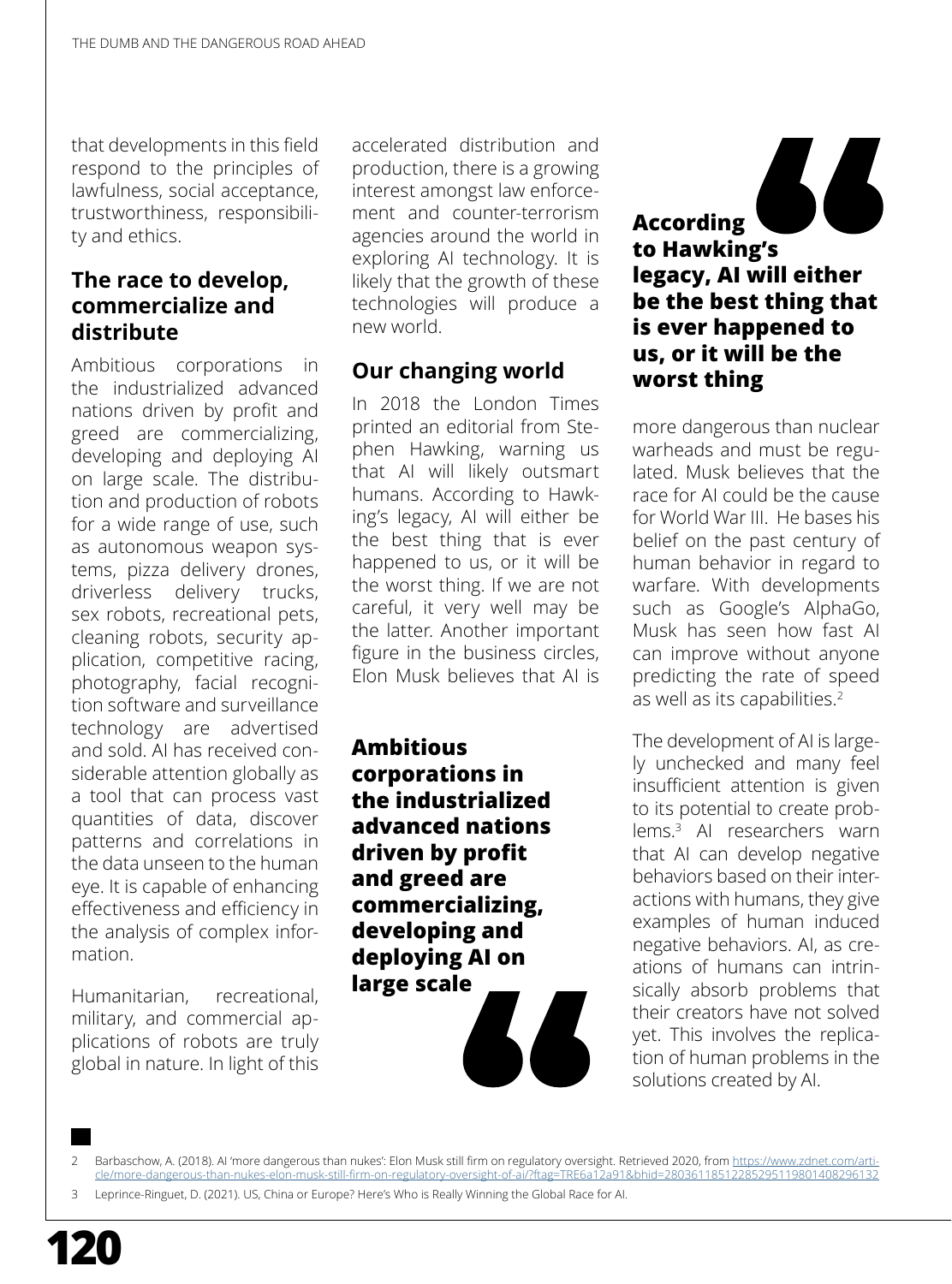Without the right governance measures in place there is a risk that AI can result in an ti-social or harmful actions. 4 At the same time, AI is be ing deployed as a weapon in modern militaries. AI is being integrated into weapons and used in automated vehicles, like unmanned aerial vehicles (UAVs), or small land vehicles. The dynamics between AI and social media also raise ques tions in terms of possible mis use to manipulate social me dia users.

There are only a handful of countries that have made striking advancement in the designing and production of AI technologies and the current debate is on who is leading the way. Recent reports suggest that some countries are exponentially progressing while others are still in an em bryonic phase. This will con tribute to widen the existing gap among countries in terms of development and progress.

There are also different ap proaches to AI: some coun tries have surpassed others in the area of defense - posing

a major concern for the fu ture of warfare – some others want to acquire the leadership in the development of AI, believing that AI is the focus of international competition and economic development. A prominent politician stated that whoever leads AI will rule the world.

A typical case of concern is the following: a country col lects data from electric cars by claiming that the data is used for policy planning but there are obvious privacy im plications. Auto makers worry the data could be used for industrial espionage but yet they comply with the laws so they can sell their cars in the country.5 Using surveillance to suppress dissent and facial recognition technology for mass surveillance purposes is also a case of concern<sup>.6</sup> Government officials use terrorist attacks as a justification for mass surveillance programs, despite the evidence that they do not meet the original expectations. Most of these programs are kept secret so little is known about the success rate. However, informa-

4 Waddell, K. (2018). AI might need a therapist, too. Retrieved 2020, from [https://www.axios.](https://www.axios.com/ai-might-need-a-psychologist-1529700757-a21b0d80-727a-402f-91d8-3196150d59ed.html?utm_source=newsletter&utm_medium=email&utm_campaign=newsletter_axiospm&stream=top) [com/ai-might-need-a-psychologist-1529700757-a21b0d80-727a-402f-91d8-3196150d59ed.](https://www.axios.com/ai-might-need-a-psychologist-1529700757-a21b0d80-727a-402f-91d8-3196150d59ed.html?utm_source=newsletter&utm_medium=email&utm_campaign=newsletter_axiospm&stream=top) [html?utm\\_source=newsletter&utm\\_medium=email&utm\\_campaign=newsletter\\_axiosp](https://www.axios.com/ai-might-need-a-psychologist-1529700757-a21b0d80-727a-402f-91d8-3196150d59ed.html?utm_source=newsletter&utm_medium=email&utm_campaign=newsletter_axiospm&stream=top) [m&stream=top](https://www.axios.com/ai-might-need-a-psychologist-1529700757-a21b0d80-727a-402f-91d8-3196150d59ed.html?utm_source=newsletter&utm_medium=email&utm_campaign=newsletter_axiospm&stream=top)

5 Kinetz, E. (2018). In China, your car could be talking to the government. Retrieved 2020, from [https://apnews.com/4a749a4211904784826b45e812cff4ca?utm\\_source=newsletter&utm\\_me](https://apnews.com/4a749a4211904784826b45e812cff4ca?utm_source=newsletter&utm_medium=email&utm_campaign=newsletter_axiosam&stream=top) [dium=email&utm\\_campaign=newsletter\\_axiosam&stream=top](https://apnews.com/4a749a4211904784826b45e812cff4ca?utm_source=newsletter&utm_medium=email&utm_campaign=newsletter_axiosam&stream=top)

6 LeVine, S. (2019). A paradise for the age of the techno-autocrat. Retrieved 2020, from [https://](https://www.axios.com/us-china-artificial-intelligence-surveillance-addd458b-2e0e-4309-91d8-187aabc83814.html?utm_source=newsletter&utm_medium=email&utm_campaign=newsletter_axiosam&stream=top) [www.axios.com/us-china-artificial-intelligence-surveillance-addd458b-2e0e-4309-91d8-187aa](https://www.axios.com/us-china-artificial-intelligence-surveillance-addd458b-2e0e-4309-91d8-187aabc83814.html?utm_source=newsletter&utm_medium=email&utm_campaign=newsletter_axiosam&stream=top) [bc83814.html?utm\\_source=newsletter&utm\\_medium=email&utm\\_campaign=newsletter\\_axi](https://www.axios.com/us-china-artificial-intelligence-surveillance-addd458b-2e0e-4309-91d8-187aabc83814.html?utm_source=newsletter&utm_medium=email&utm_campaign=newsletter_axiosam&stream=top) [osam&stream=top](https://www.axios.com/us-china-artificial-intelligence-surveillance-addd458b-2e0e-4309-91d8-187aabc83814.html?utm_source=newsletter&utm_medium=email&utm_campaign=newsletter_axiosam&stream=top)

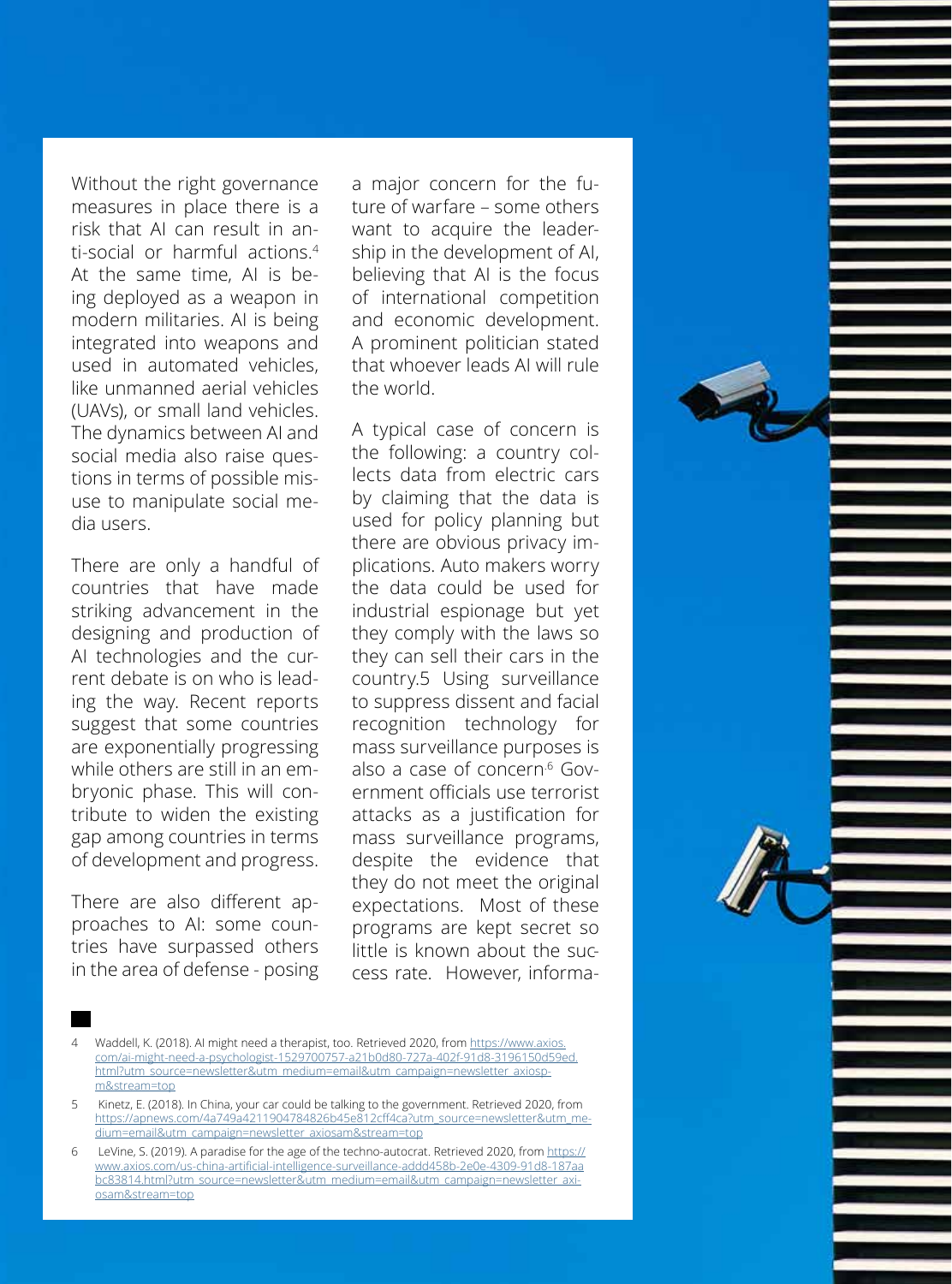tion that has been disclosed does not justify mass surveillance.7

#### **National security risks**

As academic institutions, major corporations, and government science and technology programs continue to develop and deploy AI capabilities, AI-enhanced systems will be trusted with increasing levels of autonomy and decision making, presenting the world with a host of economic, military, ethical, and privacy challenges. Furthermore, interactions between multiple advanced AI systems could lead to unexpected outcomes that increase the risk of economic miscalculation or battlefield surprise.

Artificial intelligence, digital security, physical security, and political security are inherently intertwined and connected. As AI systems extend further into domains commonly believed to be uniquely human (like social interactions), more sophisticated social engineering attacks will happen based on these capabilities. AI, if not properly designed and used, will significantly change the political power balance. It is



#### **AI, if not properly designed and used, will significantly change the political power balance**

not clear what the long-term implications of malicious uses of AI will be. Production and detection of misleading information, interference with elections, an epidemic of computer viruses only scratch the surface of the types of political and stability security risks.

In his message8 the Secretary-General of the United Nations, [António Guterres](https://www.un.org/sg/en) said: "machines with the power and discretion to take lives without human involvement are politically unacceptable, morally repugnant and should be prohibited by international law". Despite the many initiatives, including the United Nations Convention on Certain Conventional Weapons Group of Governmental Experts, so far, limited progress has been made in the adoption of new

legally binding rules to regulate lethal autonomous weapons (LAWs). It appears that too many nations are not likely to enter into a treaty that would ban the use of AI decision making in weapons.

In the past several years we have seen that AI has been used to attack elections in different parts of the world. AI could become a growing threat to national security. The use of AI driven cyberattacks that can evade detection and use of AI driven phishing attacks are some examples of the types of threats. More advanced nations' intelligence agencies are working with the private sector to aide them in the development of defense AI systems.<sup>9</sup> Researchers expect that AI will be used to create more sophisticated malware. They expect that AI will be used in phishing, vulnerability recognition and autonomous attacks.<sup>10</sup> There are other threats such as AI being able to reproduce the biases of humans. AI is capable of creating, attacking or being misused such as, deepfakes, disrupting other AI controlled systems, large scale blackmail, fake news, misuse of military robots, learning

<sup>10</sup> Osborne, C. (2018). This is how artificial intelligence will become weaponized in future cyberattacks. Retrieved 2020, from [https://](https://www.zdnet.com/article/this-is-how-artificial-intelligence-will-become-weaponized-in-future-cyberattacks/?ftag=TRE-03-10aaa6b&bhid=28036118512285295119801408296132) [www.zdnet.com/article/this-is-how-artificial-intelligence-will-become-weaponized-in-future-cyberattacks/?ftag=TRE-03-10aaa6b&b](https://www.zdnet.com/article/this-is-how-artificial-intelligence-will-become-weaponized-in-future-cyberattacks/?ftag=TRE-03-10aaa6b&bhid=28036118512285295119801408296132)[hid=28036118512285295119801408296132](https://www.zdnet.com/article/this-is-how-artificial-intelligence-will-become-weaponized-in-future-cyberattacks/?ftag=TRE-03-10aaa6b&bhid=28036118512285295119801408296132)



Kirchner, L. (2015). What's the Evidence Mass Surveillance Works? Not Much. Retrieved 2020, from [https://www.propublica.org/article/whats-the-evi](https://www.propublica.org/article/whats-the-evidence-mass-surveillance-works-not-much?utm_source=newsletter&utm_medium=email&utm_campaign=newsletter_axiosdeepdives&stream=top)[dence-mass-surveillance-works-not-much?utm\\_source=newsletter&utm\\_medium=email&utm\\_campaign=newsletter\\_axiosdeepdives&stream=top](https://www.propublica.org/article/whats-the-evidence-mass-surveillance-works-not-much?utm_source=newsletter&utm_medium=email&utm_campaign=newsletter_axiosdeepdives&stream=top)

<sup>8</sup> https://news.un.org/en/story/2019/03/1035381

<sup>9</sup> Macaulay, T. (2020). UK spies must ramp up use of AI to fight new threats, says report. Retrieved 2020, from [https://thenextweb.com/neu](https://thenextweb.com/neural/2020/04/27/uk-spies-must-ramp-up-use-of-ai-to-fight-new-threats-says-report/)[ral/2020/04/27/uk-spies-must-ramp-up-use-of-ai-to-fight-new-threats-says-report/](https://thenextweb.com/neural/2020/04/27/uk-spies-must-ramp-up-use-of-ai-to-fight-new-threats-says-report/)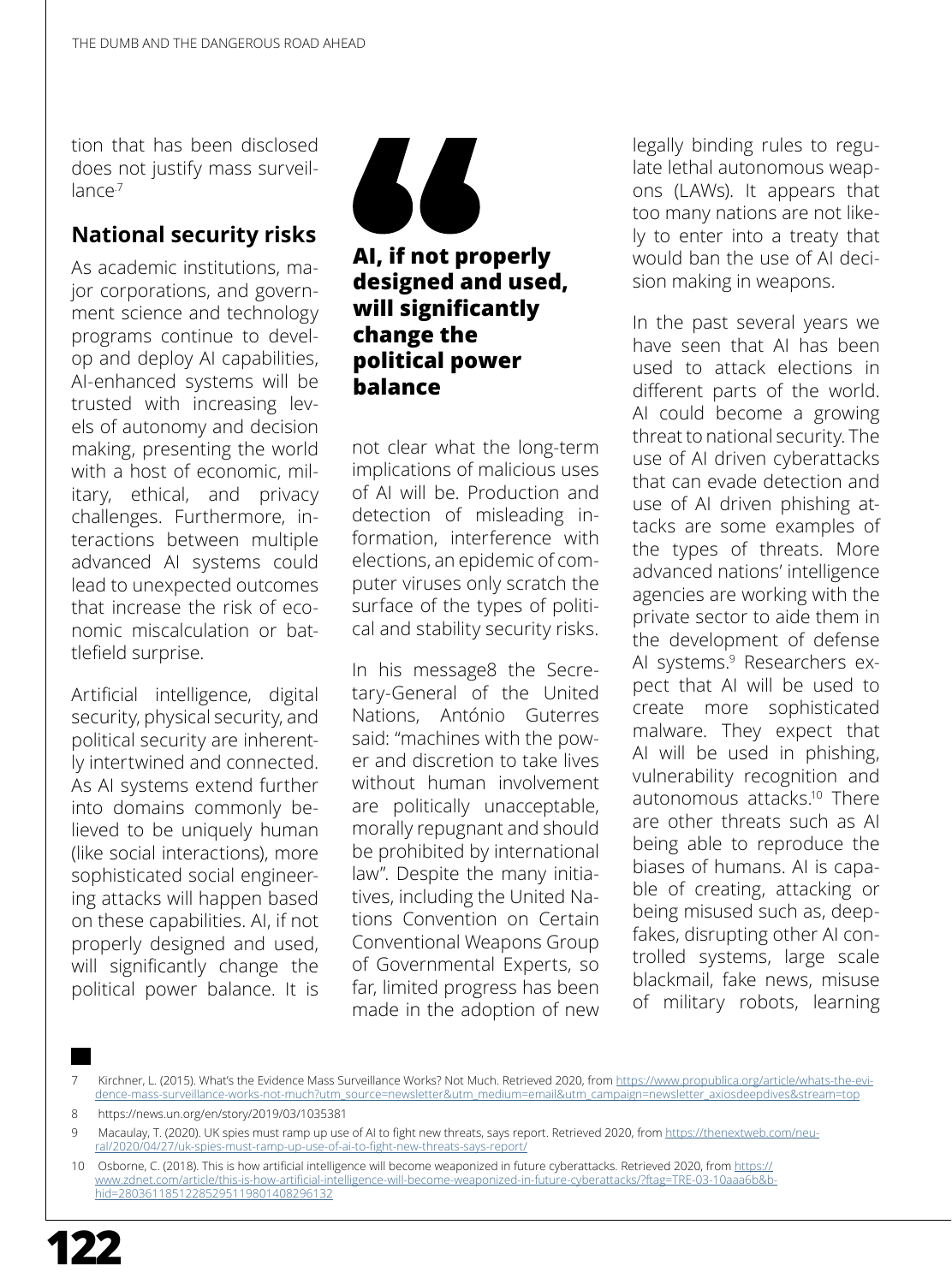

based cyber-attacks, autonomous drones attack, distributed denial-of-service (DDoS) attack, defeating facial recognition and the stock market manipulation.<sup>11</sup>

#### **Terrorism and emerging technology**

New technologies such as AI around the world can put sophisticated capabilities in the hands of individuals, state actors and nations. It is critical to understand the security

implications for the advances in emerging technologies such as biotechnology and AI. A disturbing trend is the reported attempts of state- and non-state actors to acquire and use chemical and biological weapons in blatant violations of international norms.

It is likely that terrorist organizations will use AI. Terrorists possibly will benefit from machine learning and other forms of AI, for instance in the preparations for their military

operations and for the gathering of information. Particularly when carrying out cyber-attacks, automated tasks executed by using AI can make the scale and impact of these attacks potentially larger. AI technologies are sold to and used by instable states, not to mention the role that organized crime groups can play in this scenario. It is unlikely that at this time terrorist organizations will have the capabilities to develop and maliciously use AI technology, however,

11 Leprince-Ringuet, D. (2020). AI vs your career? What artificial intelligence will really do to the future of work. Retrieved 2020, from [https://www.zdnet.](https://www.zdnet.com/article/ai-vs-your-career-what-artificial-intelligence-will-really-do-to-the-future-of-work/?ftag=TRE6a12a91&bhid=28036118512285295119801408296132&mid=12774060) [com/article/ai-vs-your-career-what-artificial-intelligence-will-really-do-to-the-future-of-work/?ftag=TRE6a12a91&bhid=2803611851228529511980140](https://www.zdnet.com/article/ai-vs-your-career-what-artificial-intelligence-will-really-do-to-the-future-of-work/?ftag=TRE6a12a91&bhid=28036118512285295119801408296132&mid=12774060) [8296132&mid=12774060](https://www.zdnet.com/article/ai-vs-your-career-what-artificial-intelligence-will-really-do-to-the-future-of-work/?ftag=TRE6a12a91&bhid=28036118512285295119801408296132&mid=12774060)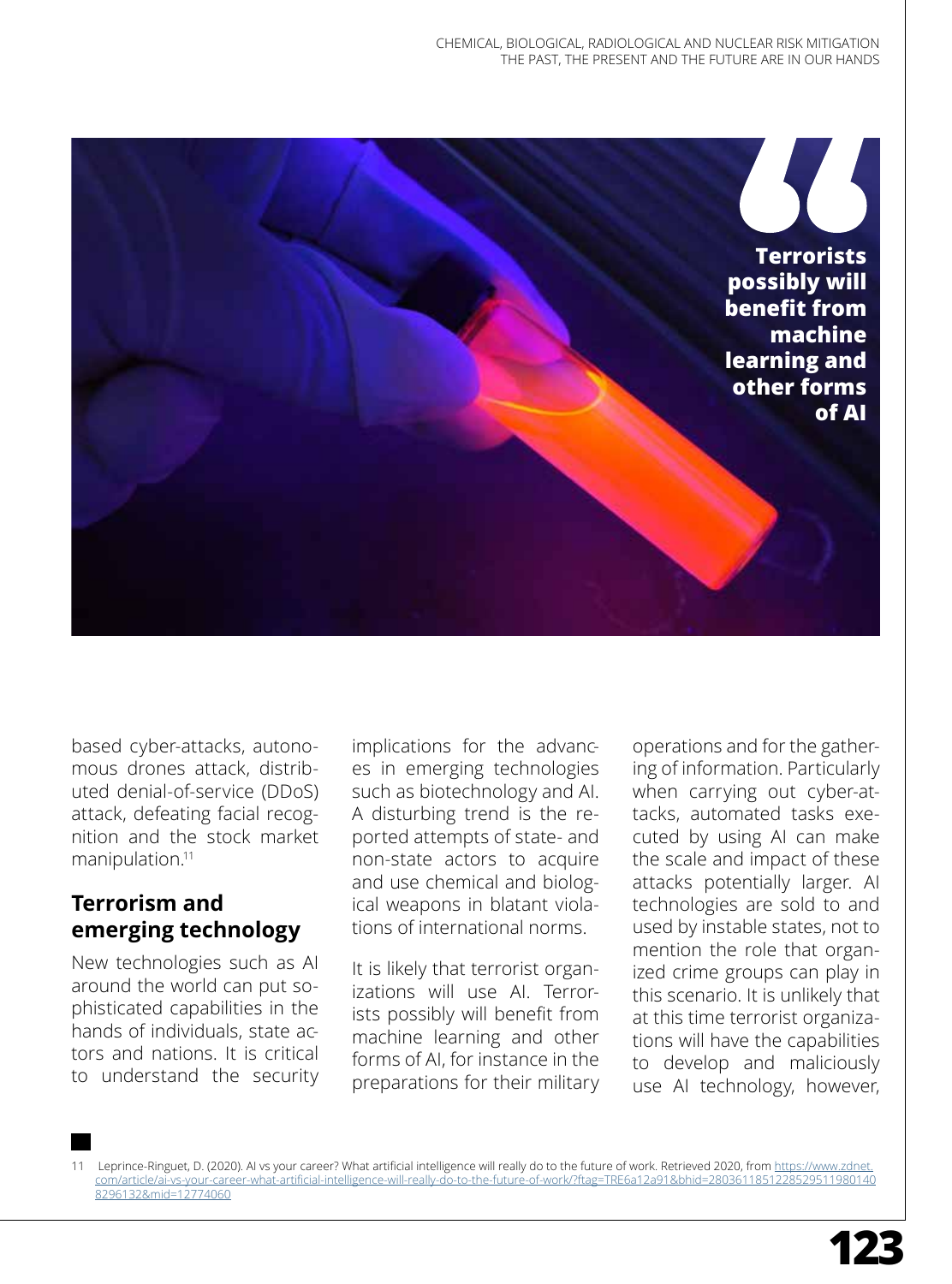**Salisbury, United Kingdom** A military-grade nerve agent - Novichok was used in the attempt to assassinate Sergei Skripal. MAR. 2018 **Syria**  Chemical weapons – including chlorine and sarin – were repeatedly used despite acceding to the Chemical Weapons Convention in 2013. 2013-2018 **Syria and Iraq** ISIS has used sulfur mustard and toxic industrial chemicals against its opponents in Syria and Iraq. 2014-2017 **Kuala Lumpur, Malaysia** Kim Jong Un's half brother was assassinated by the nerve agent VX. FEB 2017 **Tbilisi, Georgia** A toxic chemical was used at the Tbilisi International Airport. JUL 2018

#### **Chemical Attacks Since 2013**

they can possess this technology. An example: when an unstable state collapses due to internal conflicts, the chances that these technologies will end up in the hands of terrorist and criminal organizations is very likely.

#### **Chemical and biological weapons**

In the recent years, some countries, and terrorist groups such as ISIS have used chemical weapons on the battlefield or in sponsored assassination operations (the responsibility of state actors is under investigation). These attacks have included traditional chemical weapon agents, toxic industrial chemicals, and the first known use of a Novichok nerve agent. The threat from biological weapons has also become more diverse as biological weapon agents can be employed in a variety of ways. The development of biological weapons is made easier by dual-use technologies. The following image demonstrates some of these attacks since 2013.<sup>12</sup>

Rapid advances in biotechnology, including gene editing, synthetic biology and neuroscience, will create new economic, military, ethical, and regulatory challenges worldwide as governments struggle to keep pace with these exponentially changing scenarios. These technologies hold great promise for advances in precision medicine, agriculture, and manufacturing. However, they also introduce risks, such as the potential for adversaries to develop novel biological warfare agents, threaten food security, and enhance or degrade human performance.

Biotechnologies, such as the low-cost gene-editing tool CRISPR-Cas9 have the potential to alter genes or create DNA to modify plants, animals, and humans. Such biotechnologies could be used to enhance (or degrade) the performance of military personnel. The proliferation of synthetic biology that is used to create genetic codes that do not exist in nature can be used to increase the number of actors able to create chemical and biological weapons. Adversaries may be less restrained in both researching and applying biotechnology, particularly as it relates to human performance modification and biological weapons.

12 United States Senate Intelligence Committee, 29 January 2019.

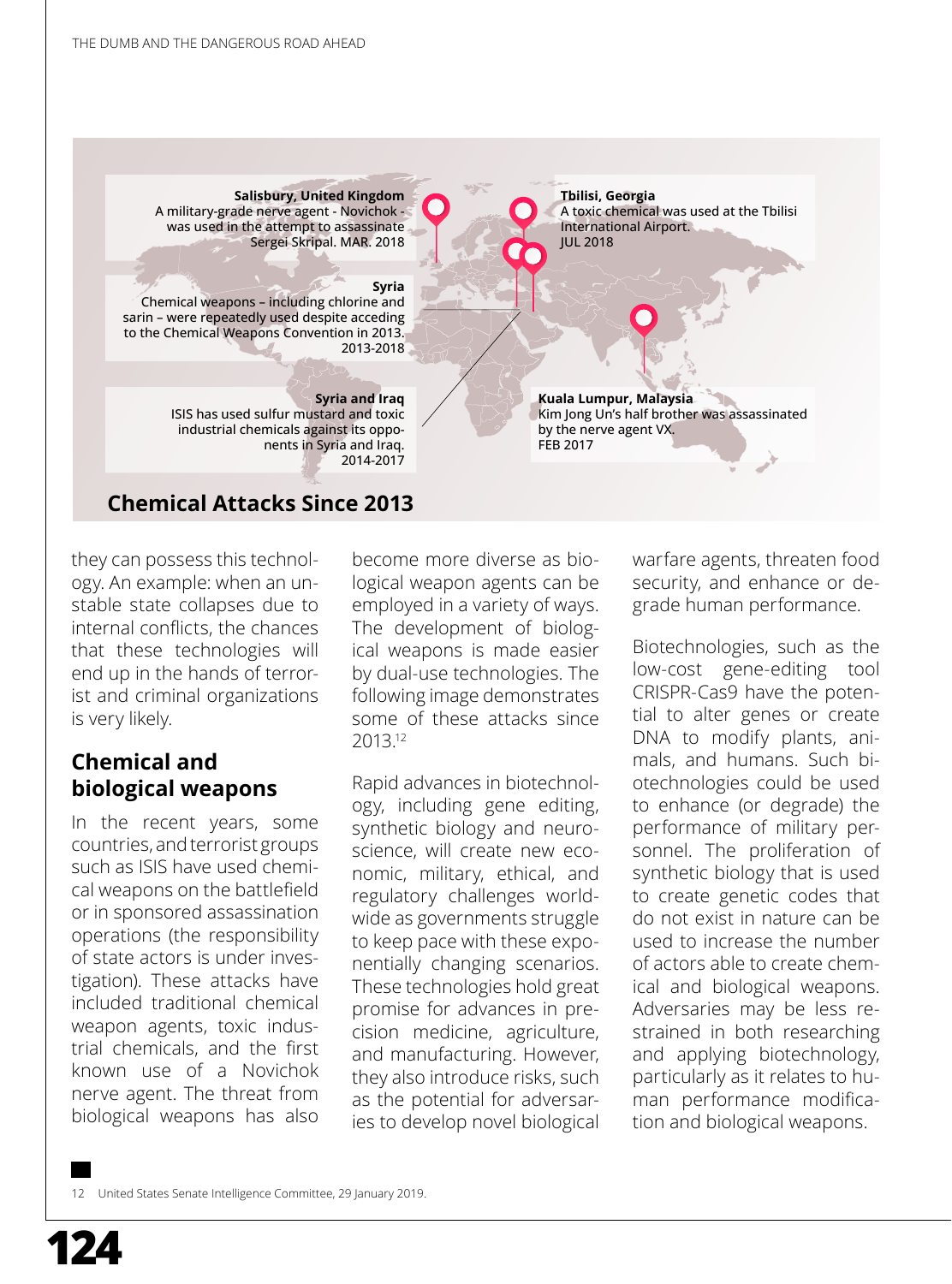

### THE ELECTROMAGNETIC SPECTRUM

¾ Table: The electromagnetic spectrum spans radio waves to gamma waves. Credit: NASA

#### **Directed energy and hypersonic weapons**

The recent growth and development of electromagnetic weapons is attributed to defense against terrorist attacks, chemical, biological, radiological, and nuclear materials for the purpose of national security and protection of civilian. A directed-energy weapon (DEW) is a ranged weapon that damages its target with highly focused energy, including lasers, microwaves, particle beams, and sound beams.

Potential applications of this technology include weapons that target personnel, missiles, vehicles, and optical devices.

Scientists believe that U.S. embassies, personnel and diplomats around the world have been targeted with high-power microwaves.<sup>13</sup> The technology behind these weapons are

not new. The latest episodes of so-called "Havana Syndrome" took place in Berlin. The U.S. embassy has handed over evidence of this attack to authorities in Germany for investigation.<sup>14</sup> The first reported cases date back to 2016 in Havana, however these cases go back for many years. Physicians, scientists, and government officials have been trying to find out what causes the "Havana Syndrome". The electromagnetic weapon market is

<sup>13</sup> The Conversation, 2020, Retrieved in 2021, [https://theconversation.com/scientists-suggest-us-embassies-were-hit-with-high-power-microwaves-he](https://theconversation.com/scientists-suggest-us-embassies-were-hit-with-high-power-microwaves-heres-how-the-weapons-work-151730)[res-how-the-weapons-work-151730](https://theconversation.com/scientists-suggest-us-embassies-were-hit-with-high-power-microwaves-heres-how-the-weapons-work-151730)

<sup>14</sup> Germany investigates possible 'sonic weapon attack' against US embassy staff, the Guardian, [https://www.theguardian.com/world/2021/oct/08/ger](https://www.theguardian.com/world/2021/oct/08/germany-havana-syndrome-sonic-weapon-us-embassy-staff)[many-havana-syndrome-sonic-weapon-us-embassy-staff](https://www.theguardian.com/world/2021/oct/08/germany-havana-syndrome-sonic-weapon-us-embassy-staff)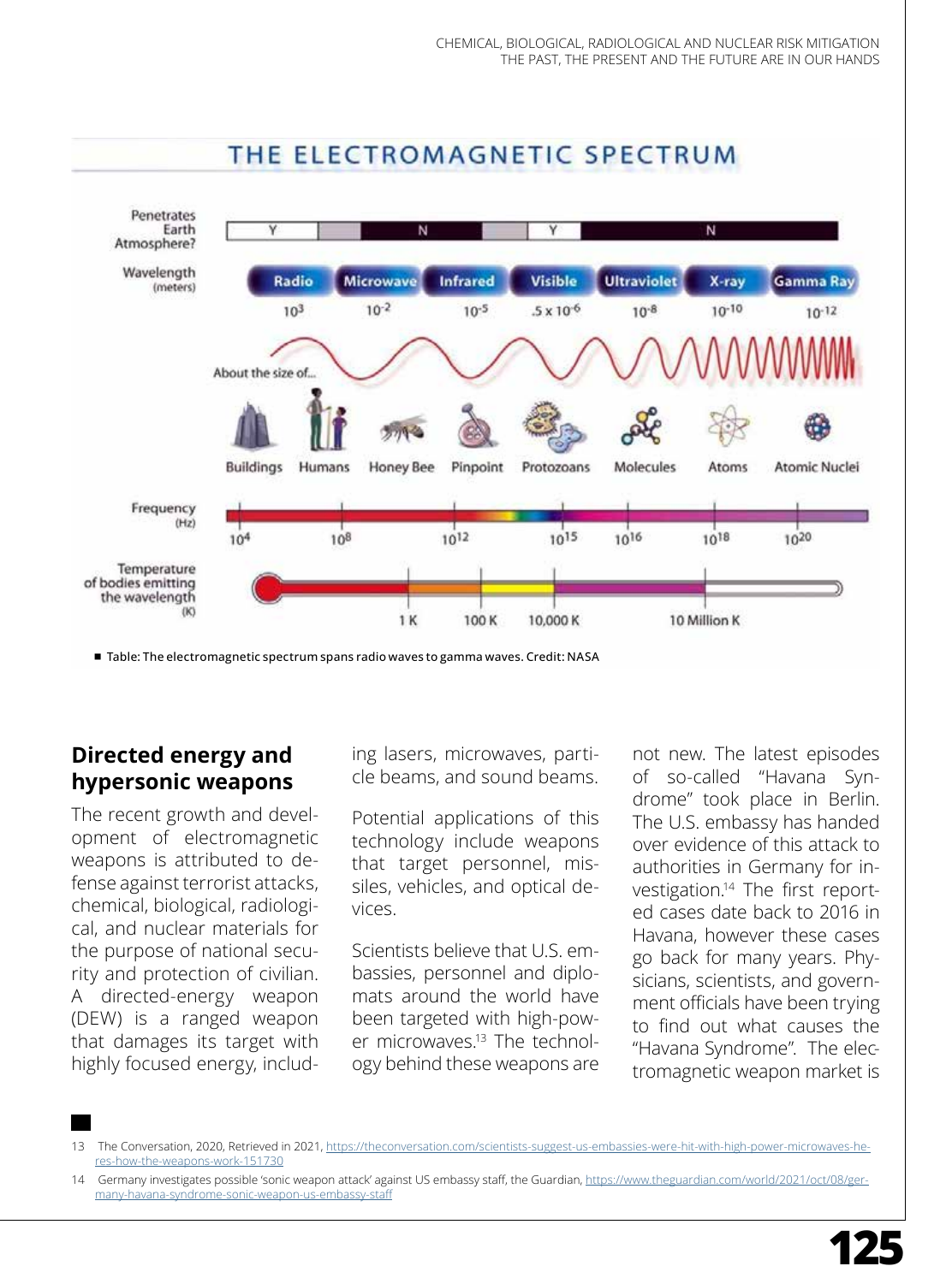anticipated to grow exponentially in the emerging technology market. This technology is cheap and easy to use with high precision for targets in any setting.

#### **Cyberspace**

Conflicts between states are taking place in space through cyber operations and attacks. Cyberspace has become a critical security concern for all governments around the world. This concern has grown exponentially over the years and the COVID-19 pandemic has exacerbated relevant vulnerabilities. Denial of service or destructive malware, cyber espionage or intelligence activity and breach of confidentiality of data are some examples of cyberattacks. Global access to space services has expanded for civil, commercial, intelligence, and military purposes, in part because of technological innovations, private-sector investments, international partnerships, and the demand from emerging markets. Foreign governments will continue efforts to expand their use of space-based reconnaissance, communications, and navigation systems - including by increasing the number of satellites, quality of capabilities, and applications for use.

Cyber attacks can disrupt Chemical, Biological, Radiological and Nuclear (CBRN) facilities. Such facilities are automated and run by computers that are connected to larger networks that can be compromised. When these facilities are penetrated through cyber-attacks the facilities themselves can become the equivalent of weapons of mass destruction themselves. These potential threats are near impossible to predict. Terrorist organizations want to acquire CBRN material which poses a major threat for the international community. The cyber domain is considered as major international security risks. More attention needs to be paid to terrorist activities online. Two prominent areas that terrorist organizations and groups have had much success with are communication of their propaganda and their recruitment efforts.15

#### **The rise of a GPS society and the decline of human intelligence**

Conflicts between states are taking place in space through cyber operations and attacks. Cyberspace has become a critical security concern for all governments around the world. This concern has grown exponentially over the years and the COVID-19 pandemic has exacerbated rele-

**Is this the future we want for humanity? Do we want to let emerging technologies such as AI to make decisions for us?**

**126**

<sup>15</sup> Nasheri, H. Economic Espionage and Industrial Spying, Cambridge University Press, New York, London, 2005, 270 pp.